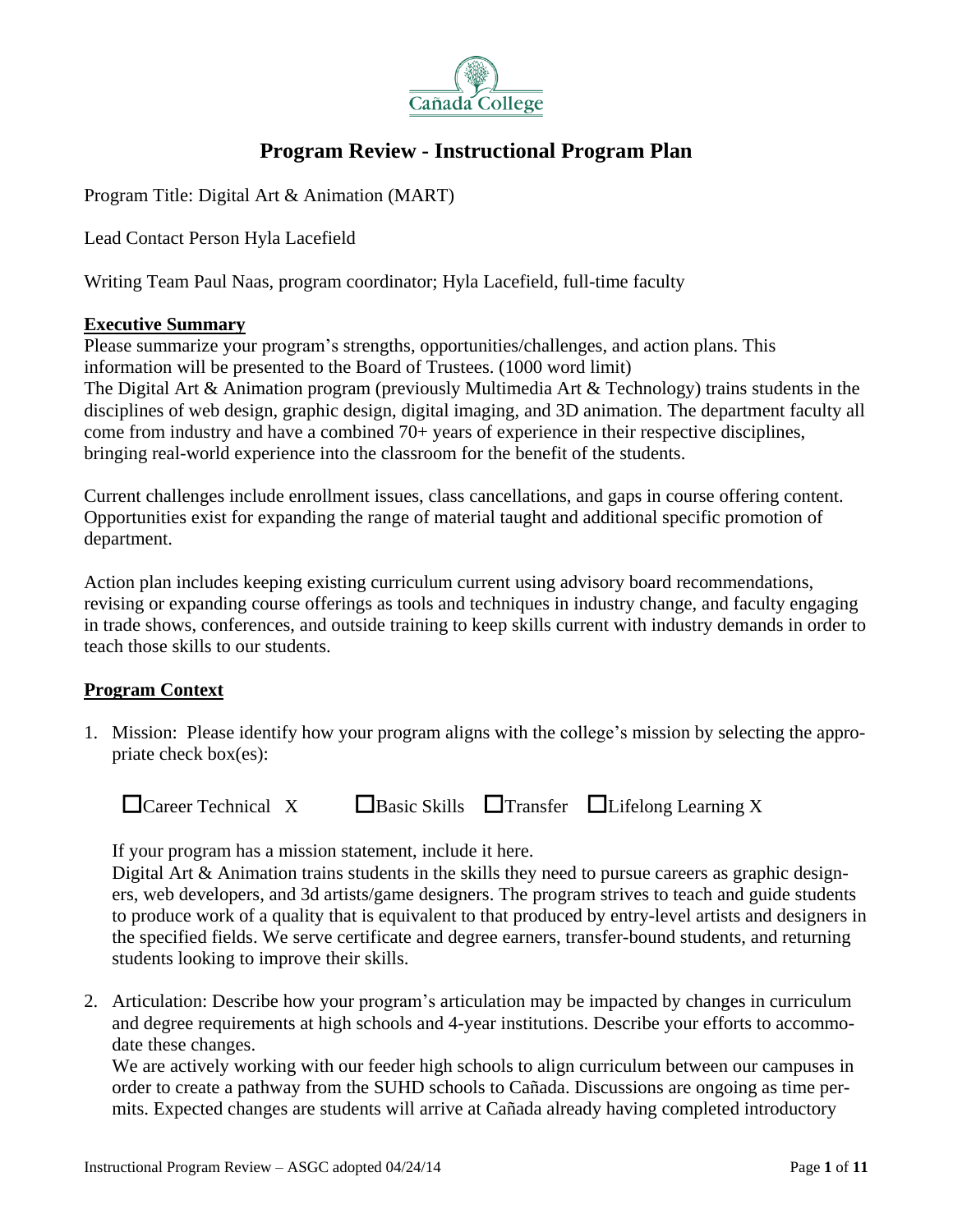

level courses in our discipline and will be ready to move on to the advanced courses, leading to faster certificate/degree completion and/or transfer to four-year institutions.

3. Community and Labor Needs: Describe how changes in community needs, employment needs, technology, licensing, or accreditation affect your program. CTE programs should identify the dates of their advisory group meetings.

I. Employment needs: Increased demand in user interface/user experience positions necessitated adding a UI/UX class to the curriculum (applies to all sub-disciplines in the department). Ongoing demand for animation/game artists continues to fuel enrollment for the video game design program. Demand for web developers remains strong, attracting students to those courses in our offerings. II. Technology Needs: It is vitally important that our labs and classrooms have appropriate and relatively new computers and software so as to keep our students up-to-date in these current technologies.

III. Licensing: Maya is now free; Creative Cloud causes licensing problems because they don't seem to have a set institutional licensing program

Advisory board meetings happen in late November/early December for the Fall semester, and late April/early May for the Spring semester.

# **Looking Back**

4. Curricular Changes: List any significant changes that have occurred in your program's curricular offerings, scheduling, or mode of delivery. Explain the rationale for these changes.

Courses in entire program under review and revision constantly by faculty. Some courses restructured and resent to curriculum committee. New courses being developed and offered to answer changing needs of industry and growth of department. Recent additions have been a new UI/UX class to support industry demand for these skills, as well as the transition of the Drawing for Animation class (MART416) from the art department to the Multimedia department.

Curriculum as a whole is constantly reviewed for relevance to employer needs and current industry practice, with additions and changes made to course descriptions and content as recommended by advisory board. A district-wide focus group convened in Spring of 2014 reinforced what our own advisory board recommends, primarily because a majority of the industry specialists brought in for the focus group have been provided by Cañada faculty.

5. Progress Report: Provide your responses to all recommendations received on your last program review and report on progress made on previous action plans and toward your strategic goals. Link: [2013-2014](http://canadacollege.edu/programreview/instruction.php) Program Plan and Feedback forms

## Recommendations:

1. Curriculum Offerings: There are SLOs for most courses, but some are missing. There are assessment strategies for some courses but no action plans.

Response: We could not find any SLOs that were missing, and we checked all courses. Please provide course numbers and we will be happy to review. Assessment strategies and action plans were reviewed and updates are in the process of being implemented.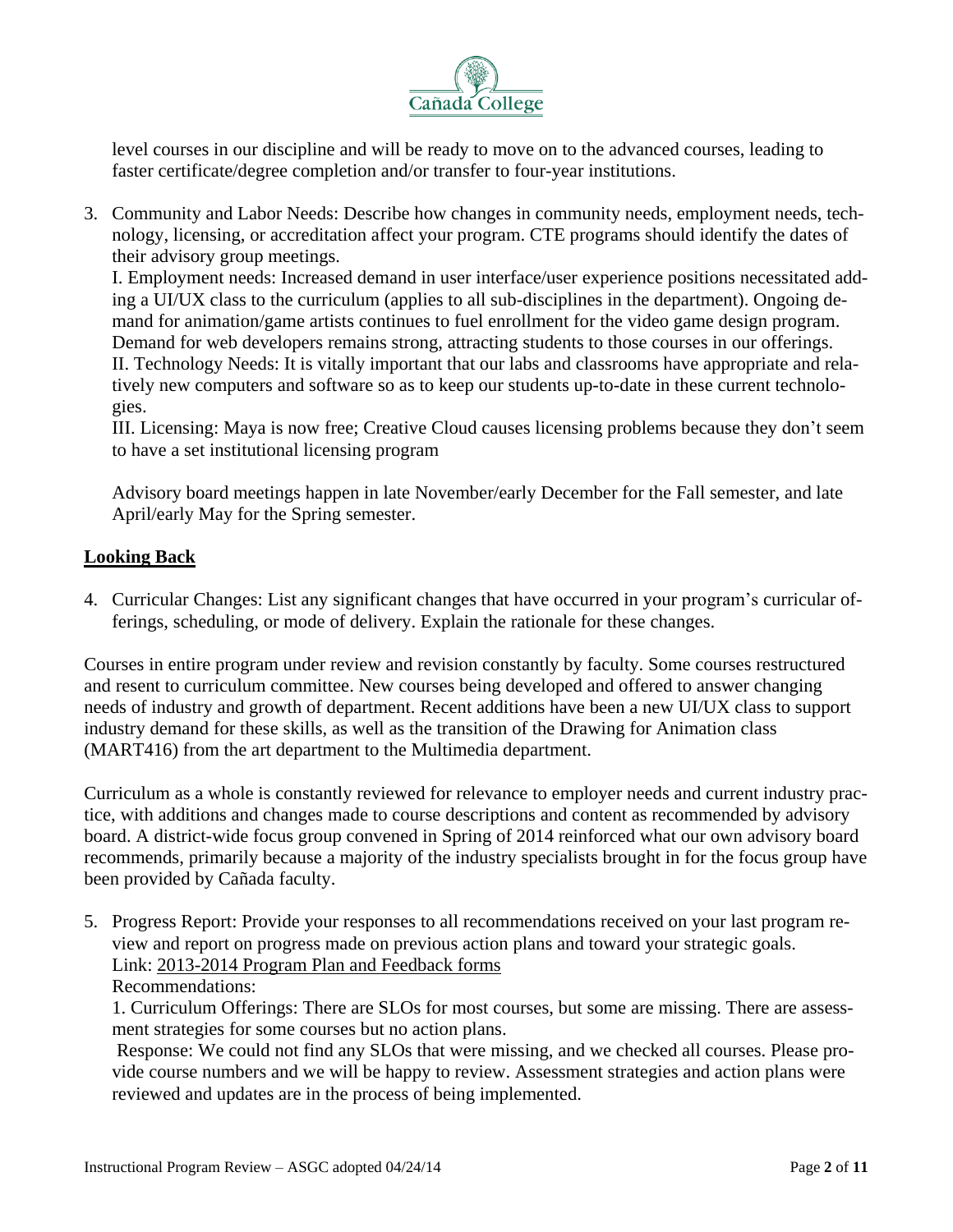

2. Program Level Data: Mart/Interior/Fashion are combined as one program. While Fashion and Interior are moving ahead with assessments and action, Mart still needs to identify assessment and action.

Response: MART, Interior Design, and Fashion Design/Merchandising are not combined as one program. The faculty from these three separate, distinct programs collaborated on creating program SLOs due to the similar goals of our individual programs.

Tracdat is being updated with assessments and actions as appropriate

3. Action Plan: Action planning is evident in the request for equipment that would help students work in groups and learn soft skills. Response: N/A

4. The demands on this technical/workforce programs are high. Currency in software and workplace needs creates a heavy workload for faculty. Requests are supported thoughtfully. Response: N/A

4b. Reassign time to collaborate with industry requested and justified. Reponse: No reassign time received beyond program coordinator's 3 units of release, currently being reviewed.

4c. N/A

4d. Equipment and supply requests are justified and would support student learning. Response: Still waiting for funds to arrive to purchase approved equipment. 4e. N/A Other/General Comments: Well written report and justified requests.

Response: Thanks

6. Impact of resource allocations: Describe the impact to-date that each new resource (staff, non-instructional assignment, equipment, facilities, research, funding) has had on your program and measures of student success.

Over the last two years the computers, peripherals, and miscellaneous equipment (for example, greenscreen, lighting equipment) has been fully updated and deployed into the studios. Impact for program and students is that students can work more efficiently and effectively since equipment limitations don't bog down recent release software. Upgraded equipment also demonstrates to current and potential students that program is serious about staying on the cutting edge, meaning they will be getting training in the latest equipment and software techniques, along with theory and general technique.

Adding an additional full-time faculty a year ago has allowed the department to take on additional projects for on-campus and external clients. These projects allow students to work in a professional setting with faculty supervision, getting valuable client experience while still in school. In addition, having two full-time faculty with expertise in different areas of our course offerings allows us to effectively plan and revise program offerings in conjunction with our advisory board.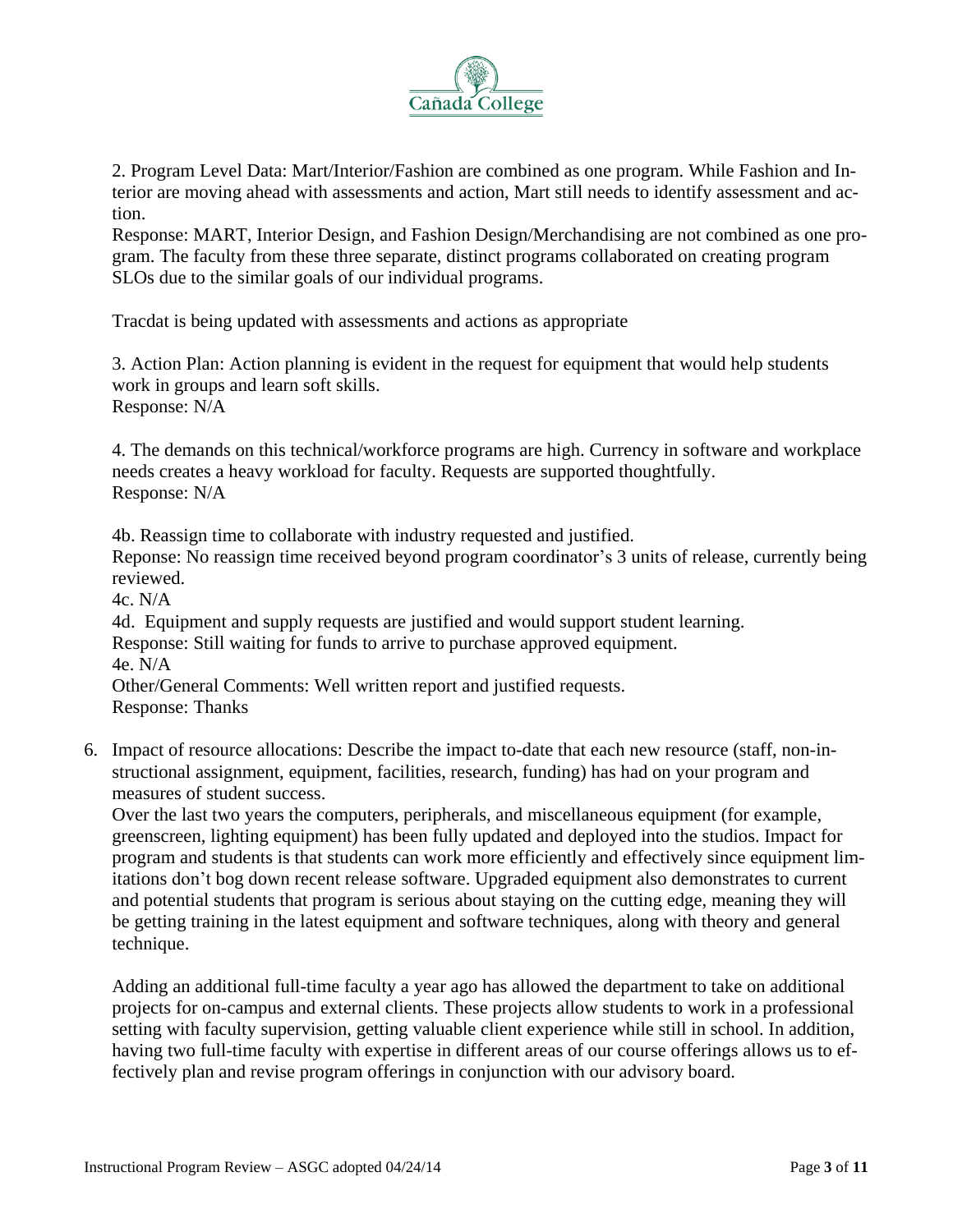

## **Current State of the Program**

Data packets link <http://www.canadacollege.edu/programreview/datapackets1314.php>

- 7. Connection & Entry:
	- A. Observation: Describe trends in program and course enrollments, FTES, LOAD and Fill Rates. Cite quantitative data and specific tables from the data packets.

It is a little difficult to compare trends when only PDFs of fall-to-fall comparisons and spring-tospring comparisons are available. While it is obviously useful (given that Fall and Spring semesters are more closely related in terms of class offerings and enrollment), it does not allow for a grasp of the ongoing issues, such as relationship between enrollments and external forces such as the recession.

I took the data from Productivity 2008/09 through 2013/14 Multimedia (MART) from Master Productivity 13\_14 MART.pdf and compared to Master Productivity 13\_14 A\_Canada.pdf. During the peak of the recession 2009-2010, our fill rates were in excess of the college averages by anywhere from 8.9% (Fall 2009) to 20.2% (Spring 2010). In Fall of 2013, we were once again in excess of college average fill rates by 3.5%. Otherwise, with the exception of Spring of 2014, we have been no more than 2.2% below college averages, and generally between 0.6% below and 1.5% below. Because of the amount of time it took to meticulously copy the numbers by hand (which was faster than trying to cut-and-paste from a PDF into an XLS), fill rate was the only metric which I attempted to compare across years and to college totals rather than relying just upon the semester-to-semester data which was provided to us. However, in order to have any kind of reasonable evaluation of data, it must be viewed not only in the context of our department, but the college and local economy as a whole. Otherwise, we are looking for correlations between cause and effect in terms of enrollments and fill rates with a proverbial bucket over our head.

Regarding enrollment, please see the following chart, which is made from the MART data chart and the College data charts available from the Program Review Department Data Packet – "MART" Table 1 and "College Totals" Table 1. It is vitally important that we remember that although productivity is important and we should always keep an eye on our fill rates, we must offer sufficient classes (section offerings) to allow our students to be able to take the classes they need to be able to complete the certificates that they want. The MART department has, in general, kept pretty tight rein on the section offerings, keeping it pretty consistent with our enrollment. For example, we voluntarily ended the offering of MART 417 in the Fall semester when it became obvious that there was not sufficient demand to fill the class in both Fall and Spring.

Compare to the college enrollment/section offering chart. Section offerings were being *reduced* college-wide, even when enrollments were soaring. Then, there was a precipitous drop-off in enrollments, with an equally precipitous drop-off in section offerings. Now, pay close attention to when the enrollments started to rise again. It wasn't until AFTER the section offerings began to rise again. At the end of the data, both enrollments and section offerings are finally rising again. Although correlation is not causation, it is not a great leap to think that if students can't get the classes they need, they won't enroll. By offering more classes, we allow the possibility of rising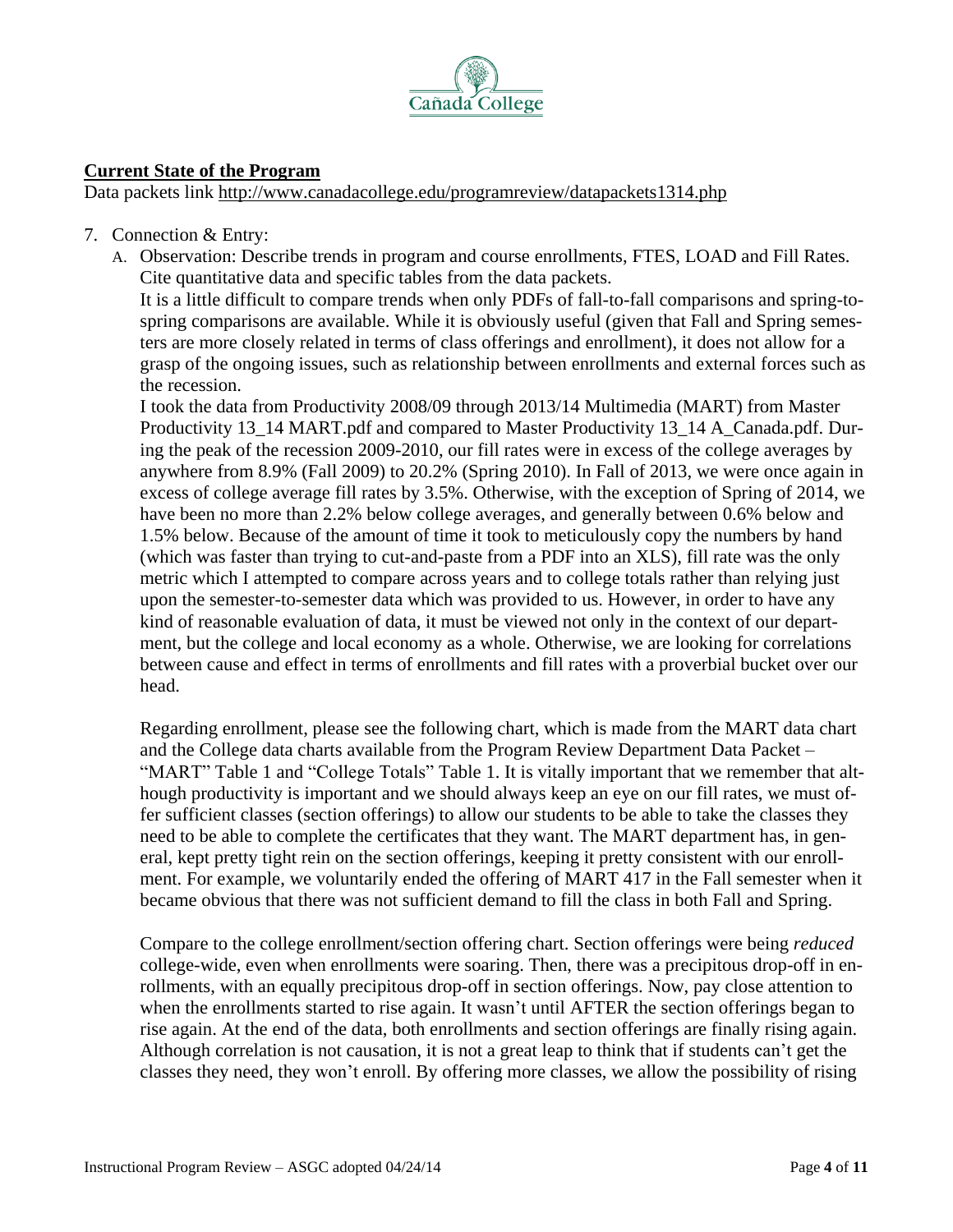

enrollments. If we continue to cut necessary classes, our enrollments will no doubt inevitably drop as students turn to other, more reliable sources to get their certificates and training.



It would be exceptionally useful if there were links to college averages included in the data packets, or at least shared in some way that allows comparison. For example, from the Productivity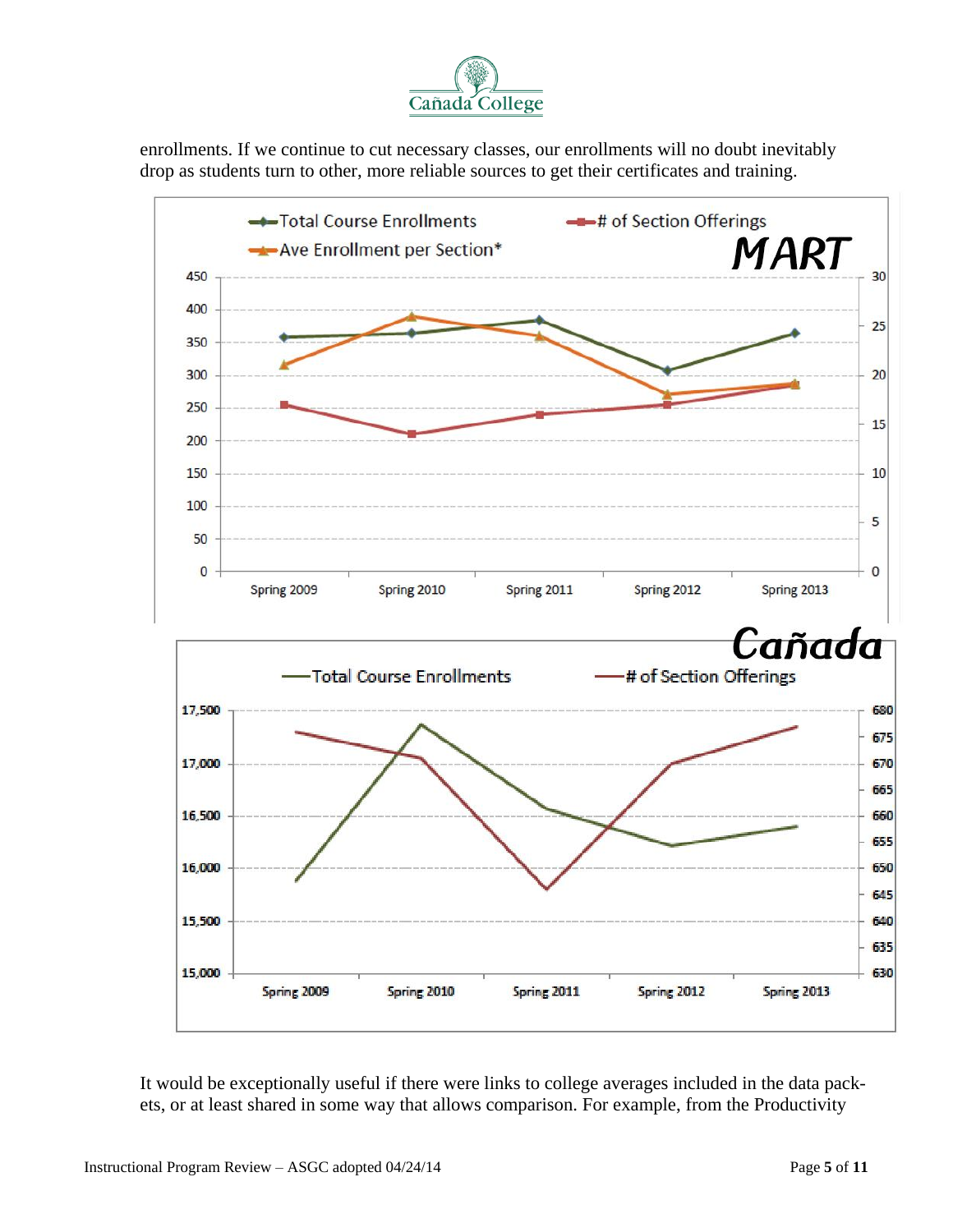

2008/09 through 2013/14 Multimedia (MART) chart (Productivity by Semester) from the Master Productivity 13\_14 MART.pdf, a look at FTES indicates a downward trend that suddenly turns around and then drops again. Which is, of course, a result of the fact that all Fall semesters are shown and then all Spring semesters, which does not give a good view of what is happening year-to-year. Of particular interest, in my opinion, is the fact that FTES sometimes drops, even though census headcount rises. In general, there is no readily observable correlation between census headcount and FTES, which would seem to indicate (to me, anyway) that FTES is not necessarily the optimal metric for a CTE program, where a large number of our students take a few classes at a time, often while working. The more students we can reach and help to reach their educational goals the better.

If there were an ability to sort this data in a linear timeline, I suspect we would be better able to come up with appropriate correlating factors which would provide us better opportunity to deduce causation and implement action. My natural suspicion would be that if we could increase enrollment, then that would likewise positively affect the FTES and LOAD numbers. Still, if you want to look at productivity, fill rates (as a percentage, not a flat number) seem to be a better metric of if we are serving students than other available metrics.

B. Evaluation: What changes could be implemented, including changes to course scheduling (times/days/duration/delivery mode/number of sections), marketing, and articulation that may improve these trends?

Proposed changes: Market school and program specifically. We constantly hear "I didn't know you taught (subject) here. That's not good. More effective marketing of campus in general and program specifically is necessary.

We already removed certain evening classes that were not filling and replaced with day classes which were (example: Digital Photography I). We have discussed and plan to add online courses and migrate some existing courses to online or hybrid courses. Additionally, we have discussed and plan to add short classes and special event classes, but my understanding is that these are not reflected in FTES or LOAD. Therefore, it is imperative that we come up with a metric that is more appropriate to the needs of our students and community if we are going to be able to serve them appropriately going into the future.

Articulation agreements with feeder high schools have the potential to increase enrollment. We are already seeing the results of articulation agreements in place with Menlo Atherton High School, as we have had several students from their 3D classes register for and attend our courses

- 8. Progress & Completion:
	- A. Observation: Describe trends in student success and retention disaggregated by: ethnicity, gender, age, enrollment status, day/evening. Cite quantitative data and specific tables from the data packets.

All data below is from tables from Master effectiveness 13\_14 MART.pdf and Master effectiveness 13–14 A Canada.pdf. There were no numbered tables to cite. Gender observations are based on "Retention and Success by Gender". Day/Evening Class observations are based on "Retention and Success by Day or Evening." Therefore, as it is redundant to say that observations on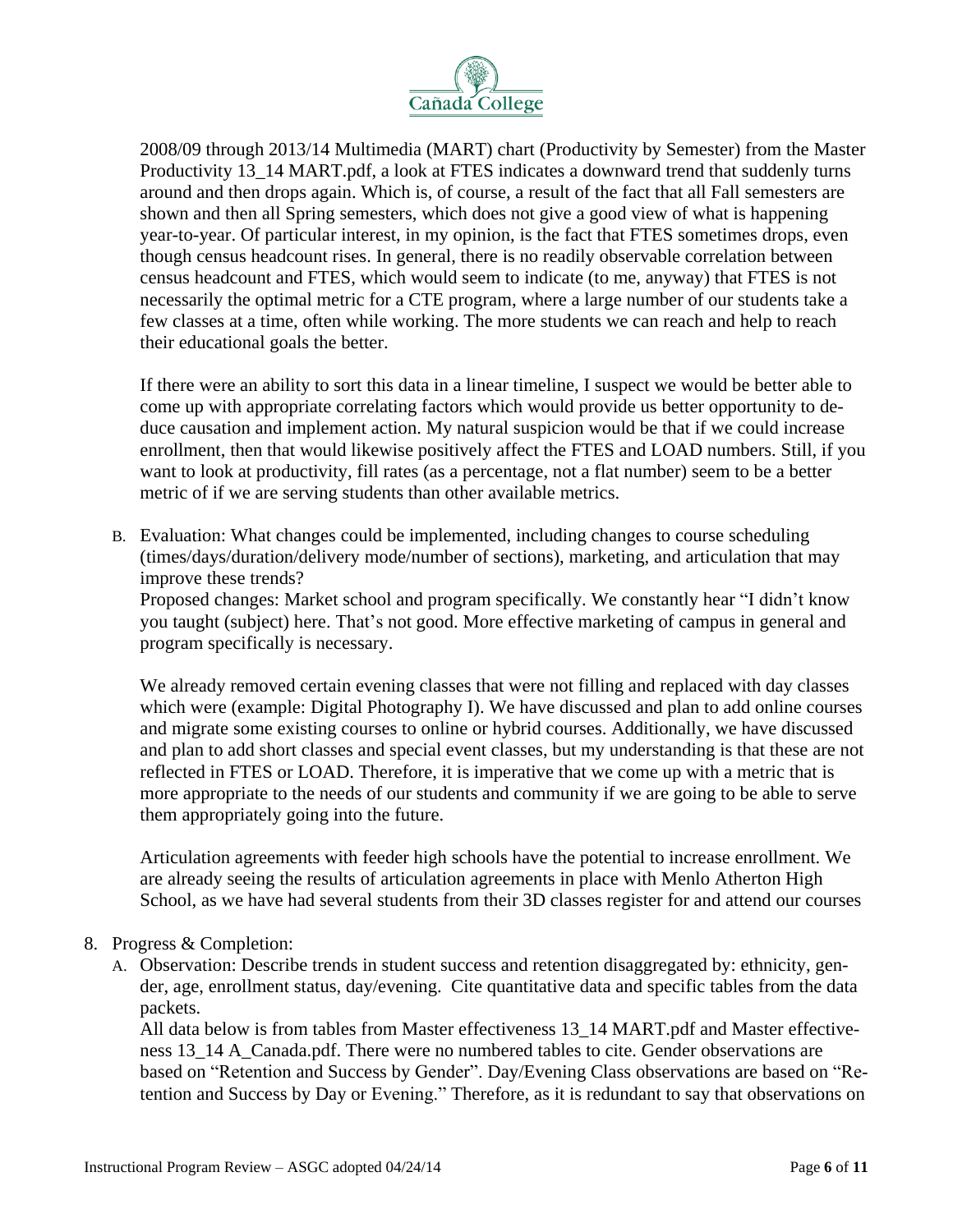

gender success rates came from the specific table called "Retention and Success by Gender" , the reader is kindly requested to note that in each instance, the data came from the data table named "Retention and Success by …" Overall, it should be noted that it is somewhat difficult to correlate data from PDF as opposed to XLS files, since you can't easily move the rows around to compare and you can't use the functions feature to make the comparisons.

Ethnicity does not tend to be a useful metric for us because our numbers are so low that a single student dropping out has disproportional effect upon success and retention rates. Generally N<20 is statistically insignificant.

With the exception of Spring of 2014, success rates and retention rates seem to be on par with or slightly exceeding college averages. In Spring of 2014, both success and retention dipped slightly, but is still within a couple of points of the college averages.

Examination of trends in student success and retention disaggregated by ethnicity:

The fact that 'unknown' is consistently higher than African American, Filipino, and Native American (and occasionally about the same as African American, Filipino and Native American combined), means that this data is of limited statistical significance. The absence of 'mixed race' as a choice further diminishes the value of the conclusions which may be drawn from this data.

The last years for which we have data (2013/14) showed a success rate among African American students of 84%, which greatly exceeded the overall college success rate among African American students (56%) and a drastic increase from the abysmal success rates in the 2010-2011 year of 16%. While I would like to think it was the care and attention we have given to improving success rates among our African American students, the fact is that with numbers that rarely exceed 30 students, it is virtually impossible to use statistics in any kind of meaningful way here. Anecdotally, the 2010-2011 year, I happen to know we had two students (sisters) who took several mART classes and dropped out of all of them. Since it shows we had a grand total of 25 African American students that school year, those two students had disproportionate impact.

By contrast, our Hispanic students (who do have a statistically significant population, second behind only white students) tend to have slightly better retention rates overall and slightly worse success rates overall than the college as a whole.

Retention and Success by Gender:

Women tend to succeed at slightly higher than average rates, men tend to succeed at slightly lower rates, unreported tend to succeed at markedly lower rates, but are such a small number of individuals (11 was the highest year, most were single digits) as to be statistically insignificant.

Women's retention is slightly lower than men's, but both tend to be within 5 percentage points of one another.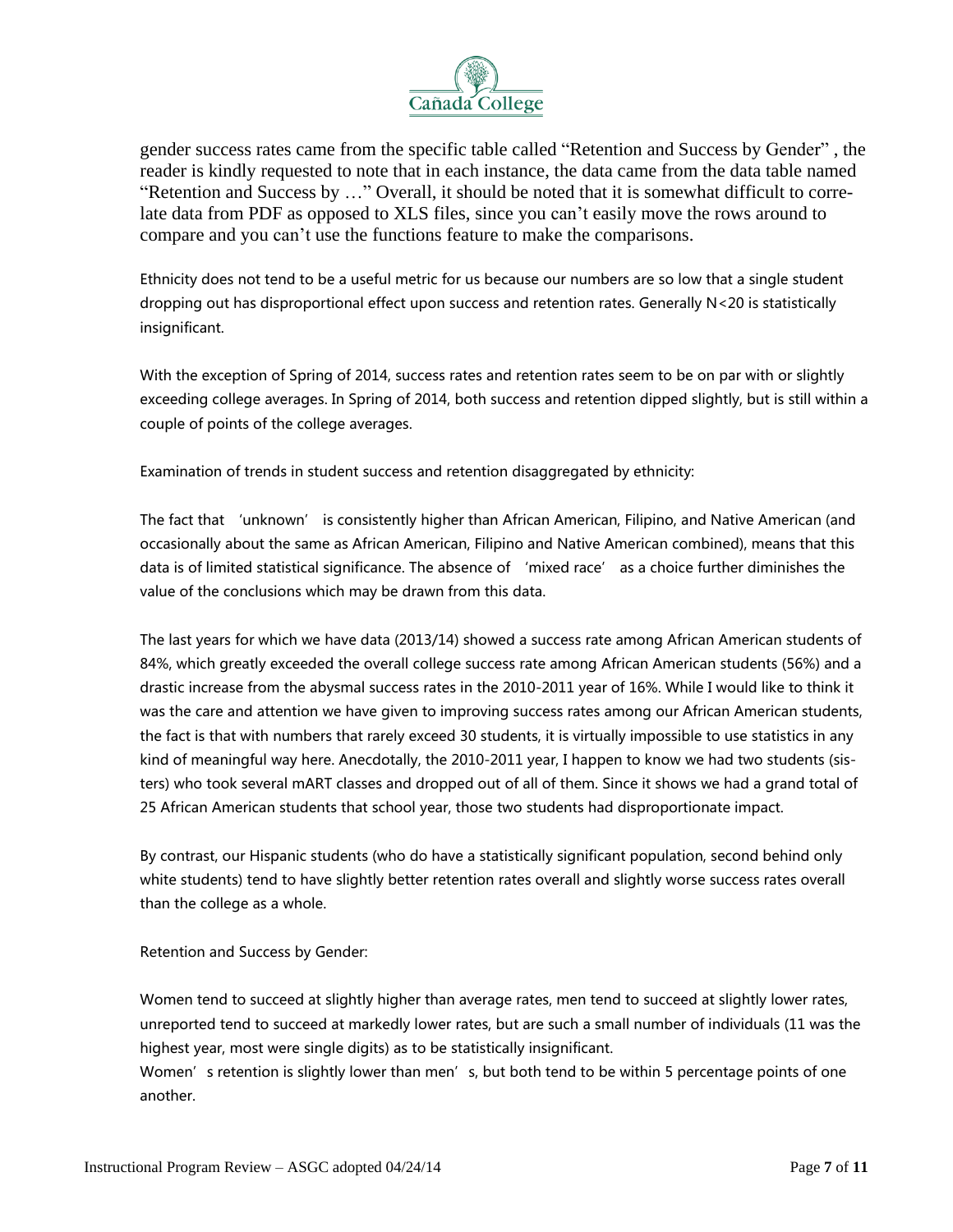

Retention and Success by age:

Under 18 tends to have the highest retention rate (perhaps because a Middle College student dropping or being dropped likely means that they must return to traditional high school). Their success rate is likewise slightly higher than average. Age 50-59 and 60+ has the widest variance in success rate, possibly because their relatively low numbers mean that individual variability results in higher impact.

Retention and Success by enrollment status:

Continuing Students and Currently K-12 have consistently the highest success rates, with first time students having consistently the lowest success rates (however, the relatively small number of first-time students means that the statistical significance is limited).

Retention and Success by day/evening:

Evening classes tend to have slightly higher retention rates and slightly lower success rates compared to day classes.

- B. Observation: For online courses describe any significant differences in the success and retention of students who are taking online courses compared to face-to-face courses. We do not have a significant number of online classes and do not have any online classes which are also offered as face-to-face courses with which to compare.
- C. Evaluation: Based on these trends, what do you feel are significant factors or barriers influencing student success in your courses and program? What changes (e.g. in curriculum, pedagogy, scheduling, modality) could be implemented to improve these trends?

The course cancellations that have been occurring for the last three semesters (Spring 14, Fall 14, Spring 15) have had a significant negative impact on our student's ability to complete their course of study. As a CTE program, we frequently only offer one section of a course, and in some cases only once per year. When courses are canceled, students cannot complete in a timely manner and either do not persist or transfer to another institution without completing. Further, due to these class cancellations, students are forced to take any class that might be relevant, even if it is not part of their area of focus. The likelihood that a student will have the drive to succeed in a class that is part of their major area of study is far higher than for a class that they are forced to take in order to have sufficient classes to maintain student status for financial aid and loans.

In general, our success and retention rates are within normal parameters of the college as a whole, with retention rates slightly higher and success rates slightly lower than college averages. When statistically significant populations are compared (setting aside the wild variations of very small populations), we tend to be within a few percentage points of the average for the college.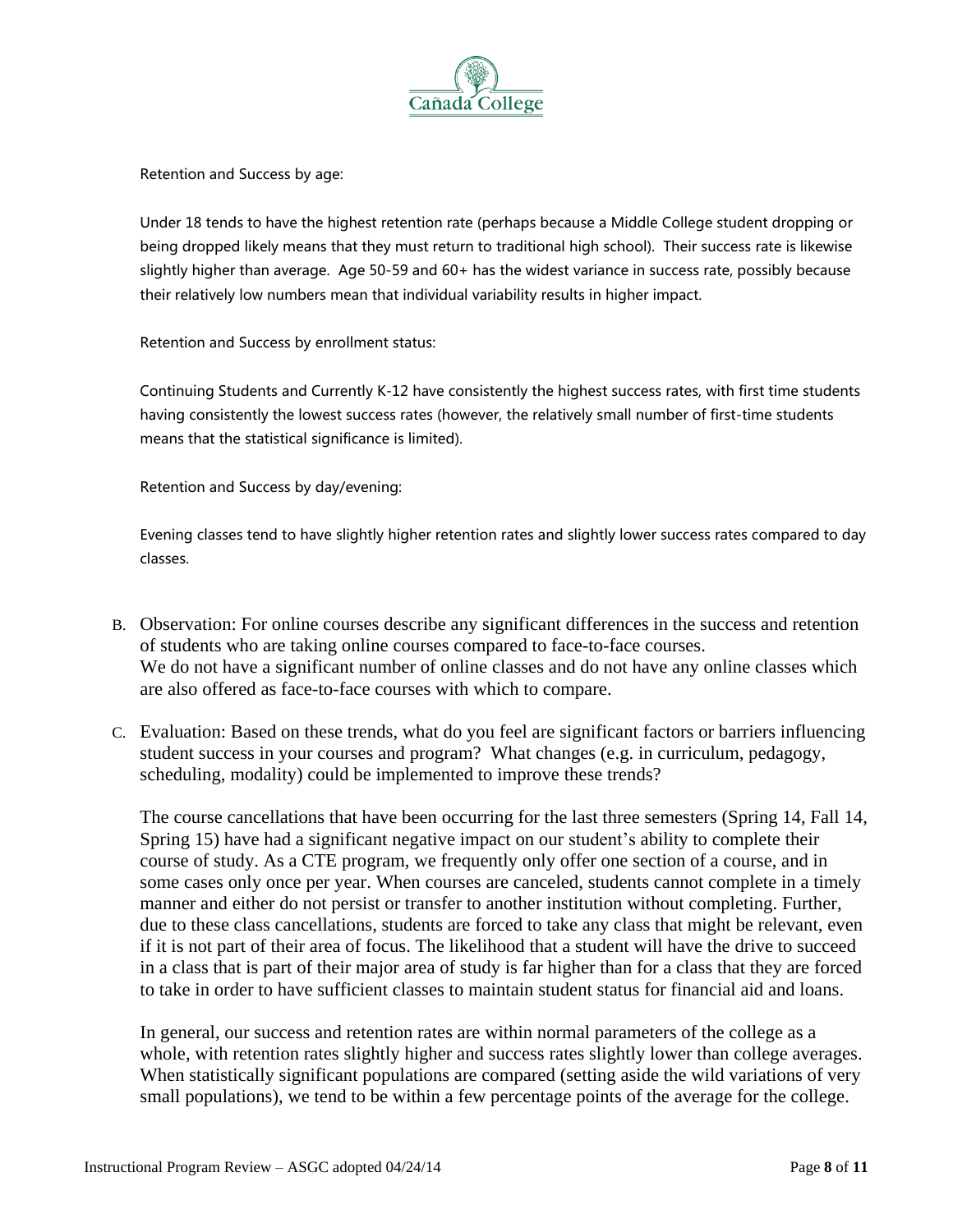

Unfortunately, with declining enrollments and the resulting class closures thrusting students into classes they are not prepared for and do not need, our relatively small population of students faces even more challenges than the rest of the college with larger pools of students.

## 9. SLO Assessment:

<https://smccd.sharepoint.com/sites/can/CANSLOAC/default.aspx>

A. Are all course SLOs being systematically assessed at least once/4 years? Describe the coordination of SLO assessment across sections and over time. SLOs are systematically assessed and updated as appropriate through the process of course update/revision. For CTE, this means they get reviewed every 2 years instead of every 4 years.

For our program specifically, all our SLOs have been reviewed and revised as appropriate during the department renaming process, which required all of our courses to be resubmitted to the curriculum committee during the past academic year.

B. Summarize the dialogue that has resulted from these assessments. What are some improvements in your courses that have been implemented through SLO assessment? How has student learning been improved by changes in teaching? Cite specific examples.

Full-time faculty and Department Coordinator frequently discuss SLO changes and updates as part of curriculum review and as advised by our Advisory Board.

Some of the improvements in courses have been in making SLOs more relevant to the jobs which exist in our area in our fields.

Student learning has been improved by changes in teaching by focusing more on the principles than the specific tools. For example, although we still use Adobe Flash as the basis of our 2d animation class, we have adjusted the SLOs to reflect a more general understanding of 2D art. Previously one of the learning outcomes (SLO 2) was the production of a webpage using entirely Flash. That is outdated and quite ridiculous now, and it was changed to: Create non-linear artistic presentations through the integration of basic programming (Actionscript) into their Flash movies. This is far more applicable to the current job market.

## 10. PLO Assessment:

PLO Assessment link [https://smccd.sharepoint.com/sites/can/prie/\\_layouts/15/start.aspx#/](https://smccd.sharepoint.com/sites/can/prie/_layouts/15/start.aspx#/)

## *Note: The multimedia report at the link above is an incredible mess. Courses are not in numerical order, learning objectives for each class are not grouped by class but scattered throughout report. A tremendous waste of time trying to make heads or tails out of the information contained therein.*

A. Describe your program's Program Learning Outcomes assessment plans and results of direct and indirect assessments.

Two of our three PLOs relate to work within the classroom, and are assessed via project assignments (TBA projects) on which the student receives a grade. Our third PLO relates to professional presentation and communication, and is assessed through our capstone course, MART 390 (Portfolio Creation). Assessment on this PLO is accomplished through student presentation of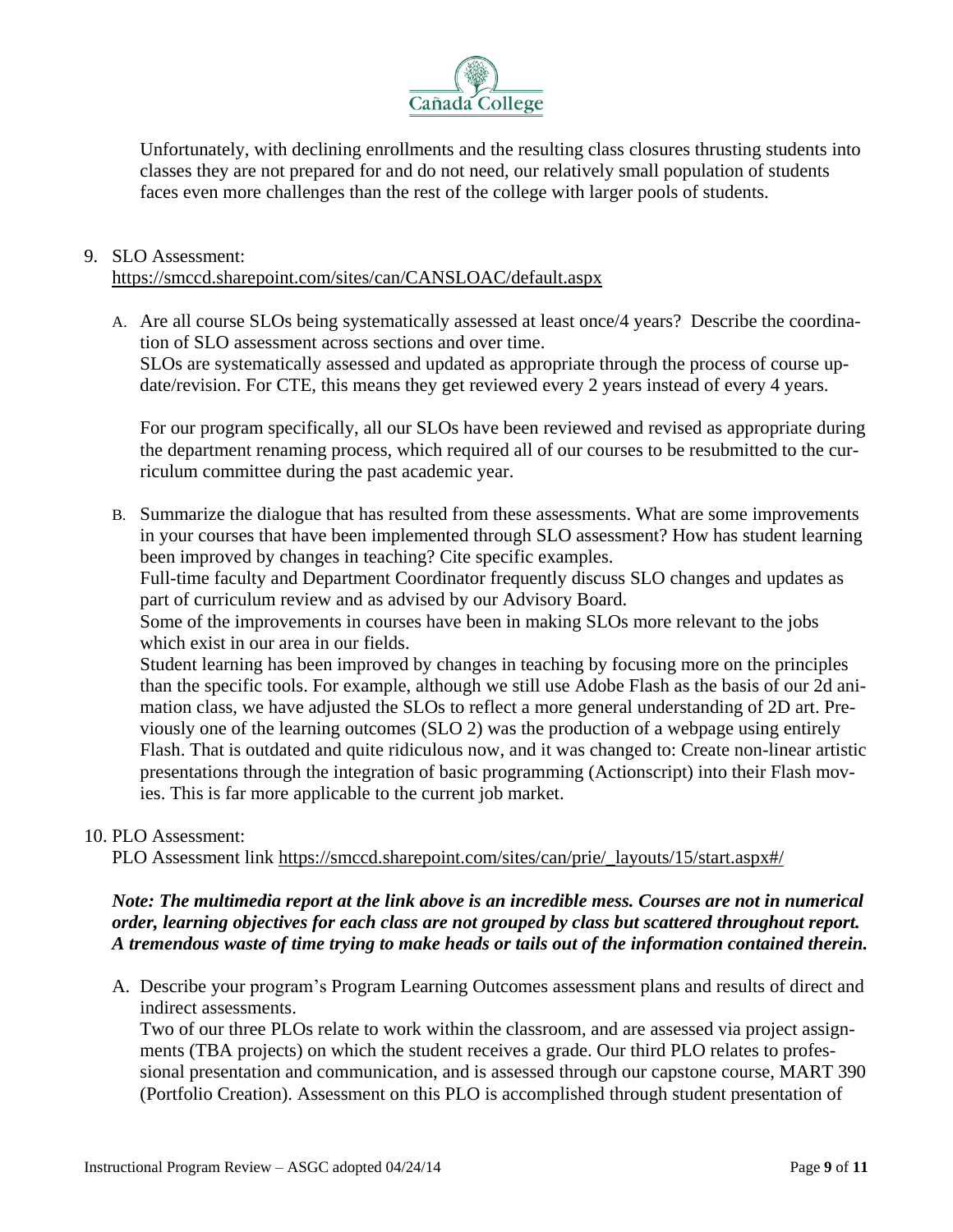

their work, professional documents (resume and cover letter), and personal promotional material. In all three cases, success criterion is 70% of students passing the program with a grade of C or better.

Assessment of PLOs demonstrates that success criterion is being met and frequently exceeded.

B. Summarize the major findings of your program's PLO assessments. What are some improvements that have been, or can be, implemented as a result of PLO assessment? As e-Portfolios are of growing interest to the college as a whole, it should be pointed out that we have been using portfolios as one of our primary means of assessment for some time.

#### **Looking Ahead**

11. Strategic goal & action plans:

How will you address the opportunities for improvement that you identified above in Articulation, Community & Labor Needs, Connection & Entry, Progress & Completion and PLO Assessment? Identify timelines for implementation, responsible party, and resource requirements.

| <b>Action Plan</b>                                                                                              | Timeline               | Responsible party                          | Resources required                                                            |
|-----------------------------------------------------------------------------------------------------------------|------------------------|--------------------------------------------|-------------------------------------------------------------------------------|
| <b>Continue articulation</b><br>discussions with feeder<br>high schools and 4-<br>year programs for<br>transfer | <b>Through Fall 15</b> | <b>Paul Naas</b>                           | High school/4 year<br>course descriptions,<br>available meeting<br>times.     |
| <b>Continue seeking out</b><br>and capturing<br>internship and entry-<br>level positions for<br>students        | Ongoing                | Paul Naas, Hyla<br><b>Lacefield</b>        | <b>Release time to meet</b><br>with industry,<br>coordinate<br>opportunities. |
| <b>Continue to meet or</b><br>exceed college<br>progress and<br>completion metrics.                             | Ongoing                | <b>Paul Naas, Hyla</b><br><b>Lacefield</b> |                                                                               |
| <b>Advisory board</b><br>recommendations<br>implemented for<br>curriculum<br>improvement/relevance              | Ongoing                | Paul Naas, Hyla<br><b>Lacefield</b>        | <b>Advisory board</b><br>members, meeting<br>space                            |